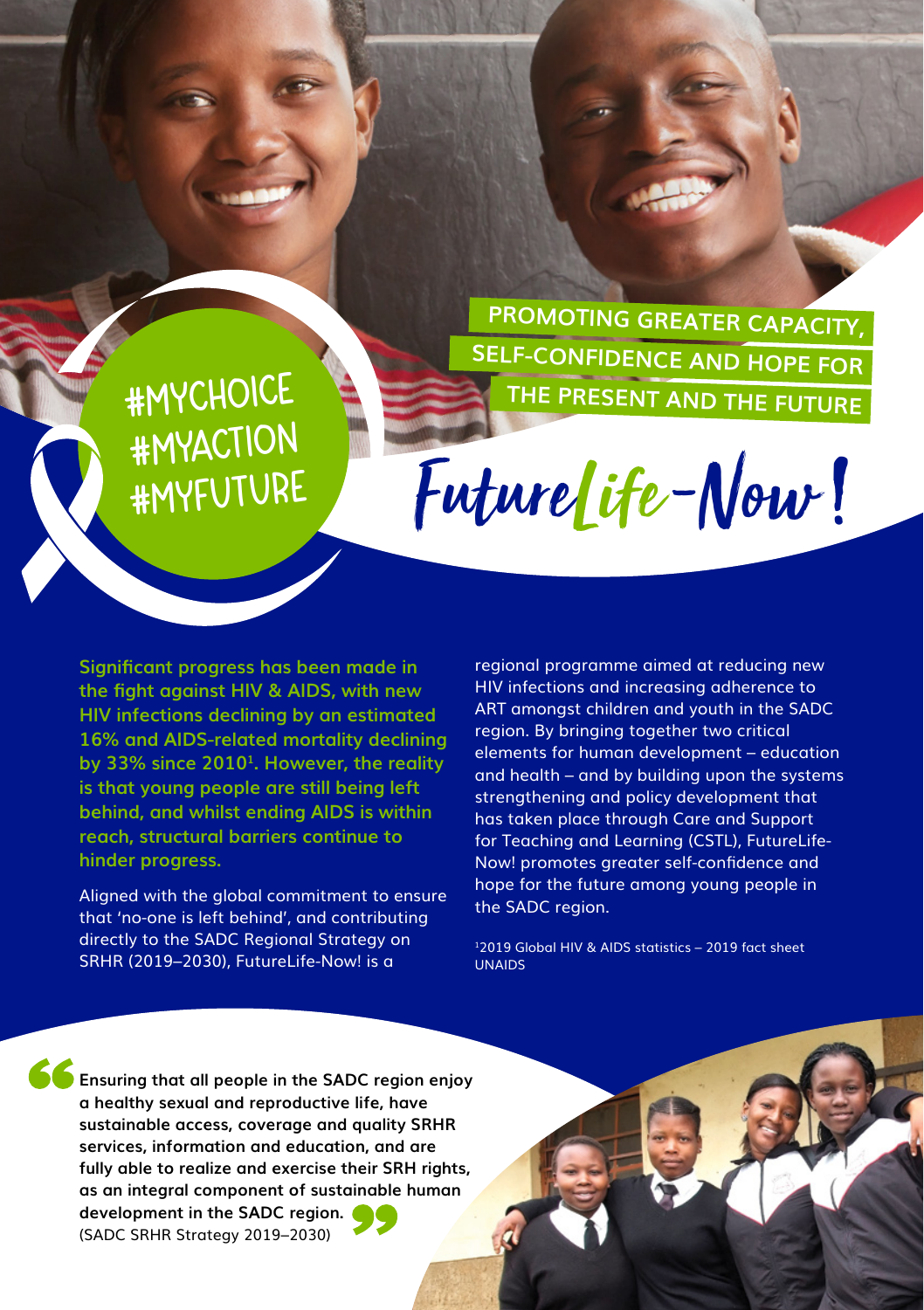#### Photo credit: Francisco Venâncio from Pexels

# **HEALTHY MIND, HEALTHY BODY, HEALTHY LIFE**

### **How will this be achieved?**

FutureLife-Now! advances the region's priority goals and commitments – especially those related to education, health, gender equality and climate change – so that the most vulnerable youth benefit from the development gains made. This is achieved by implementing a combination of strategies at multiple levels.

#### **Regional strategies**

All Member States will benefit from:

- Bolstered education sector responses to HIV & AIDS – through policy support
- Strengthened delivery of CSE (including ART adherence), and integration of CSE into pre-service teacher training
- Strengthened domestication of the SADC Policy Framework on CSTL
- Knowledge development through annual regional sharing meetings, peer exchange visits and e-platforms

#### **National and school level strategies:**

New approaches – to be tested in schools in Lesotho, Malawi, Zambia and Zimbabwe for potential region-wide application – include:

- Increased access to youth-friendly HIV, SRHR and ART education, support and services – through testing contextspecific school-based approaches
- Enhanced gender equality through empowering girls and addressing the specific support needs of boys and young men
- Mitigating new vulnerabilities related to climate change, environmental degradation and disaster risk through youth-led local action

## **RESPECT RESPONSIBILITIES RIGHTS**

## **How does FutureLife-Now! Support Young People?**

A package of support, designed to empower young people to be active and engaged citizens, with the skills, capacities and knowledge to assume their responsibilities and exercise their agency, includes:

- Identification and referral systems that link learners to HIV/SRH/ART adherence support and services
- Targeted health messaging to support ART adherence
- School support structures, to facilitate access to support and services
- Tailored health messages, using digital and mobile messaging
- Individual risk assessments for HIV, STIs, GBV and TB
- Youth-friendly safe spaces for discussion, advocating positive life and health messages
- After-school "FutureLife" programme, focusing on careers and healthy relationships
- Climate change clubs that encourage youth-led climate change action
- Youth dialogues, debates, essay competitions, etc.
- Parent and community training on comprehensive sexuality education

## **What about Scale-up and Sustainability?**

**Multiple partners collaborating at regional, national and local levels**

At the regional level, key Futurelife-Now! partners include SADC, its Member States, MIET AFRICA and the Swiss Agency for Development and Cooperation (SDC). Broad partner networks at each of these levels – including UN agencies, civil society organisations, the private sector, and communities – make important contributions.









**MIET**